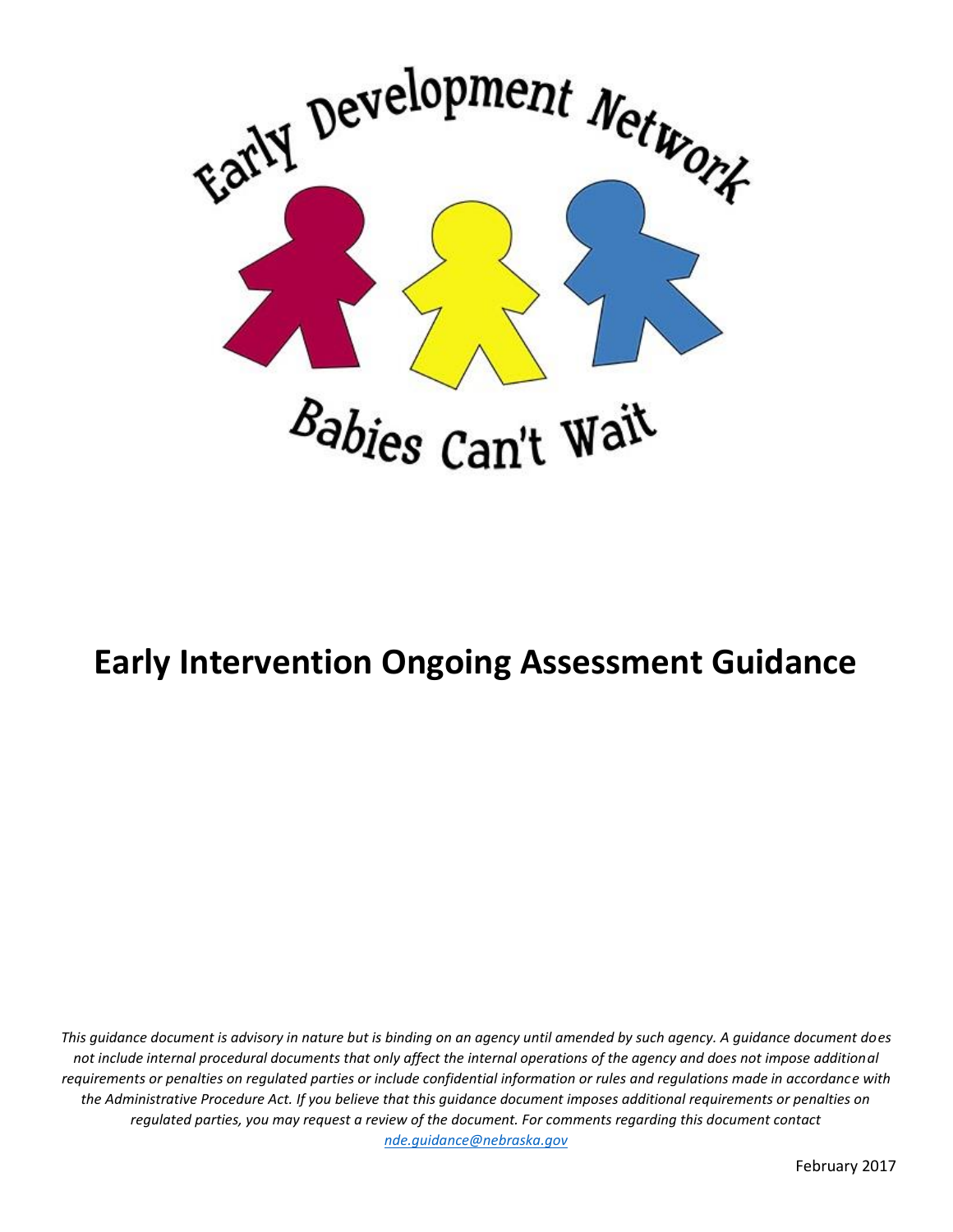## **Early Intervention Ongoing Assessment Guidance**

*Ongoing child and family assessment* occurs any time following the initial IFSP meeting for the purpose of identifying:

- $\triangleright$  Family's changing resources, priorities, and concerns;
- $\triangleright$  Child's unique strengths and needs;
- $\triangleright$  Services appropriate to meet the child's needs;
- $\triangleright$  Supports and services necessary to enhance the family's capacity to meet the developmental needs of the child.
- $\triangleright$  Effectiveness of intervention and activities;

*Strategies for ongoing assessment* include:

(1) Routines-based discussions and understanding of family concerns, needs, priorities, preferences, interests and child functioning in daily routines,

(2) Observing the child in context of typical routines and activities with familiar people and assisting the family in problem solving how child can be successful, and

(3) Documenting progress with notes, pictures, audio or video for intervention planning, child functioning.

#### [\(Rule 52 and 480 NAC 3 Regulations](#page-5-0) and [TA Guidebook, pages 12-1 to 14-6\)](http://edn.ne.gov/cms/technical-assistance-guidebook)

### **Using the Routines Based Interview (RBI) for Ongoing Assessment:**

The EI process is meant to be dynamic and responsive to family and child needs. **Therefore, the need to conduct the RBI should not be based solely on the timing of subsequent IFSPs.** The need for an RBI should be based upon ongoing discussions with families as EI services are provided; recognizing that significant changes in child/family life may warrant a decision to conduct a new RBI and schedule a periodic review (480 NAC 3-008.02). Significant changes in child/family life may include but are not limited to:

- $\triangleright$  Family moves
- $\triangleright$  Family loses housing, funding, etc.
- $\triangleright$  Parents' divorce
- $\triangleright$  Child's medical status changes
- $\triangleright$  Child starts or leaves childcare
- Most or all IFSP outcomes have been met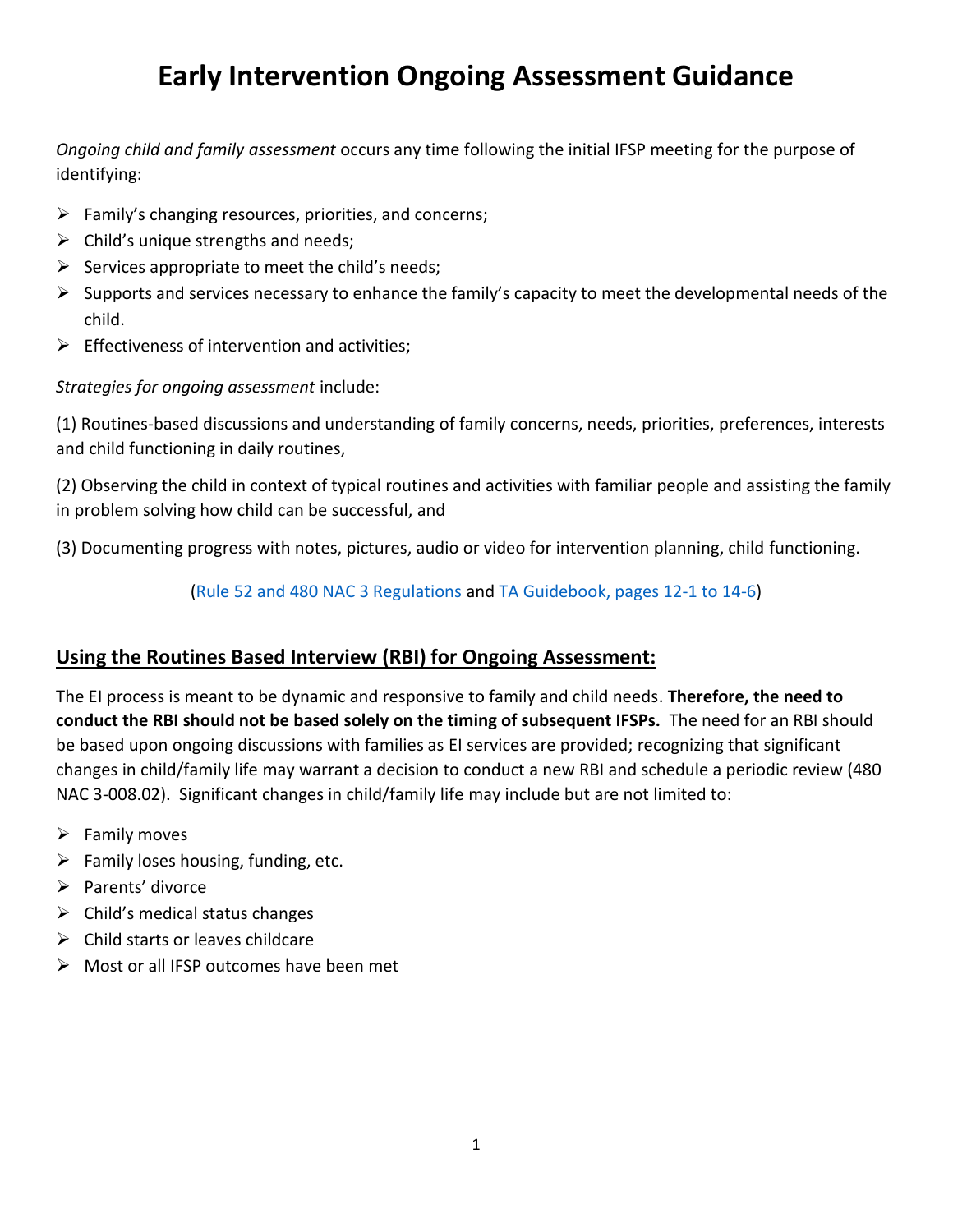## **Ongoing Assessment for Significant Changes:**

When significant changes have occurred, the IFSP team should consider conducting an RBI. The RBI must be conducted by an EI provider and a services coordinator as Rule 52 and 480 NAC 3 regulations apply.

- 1. Remind the family that the purpose of this RBI is to:
	- $\triangleright$  Discuss progress made toward current child and family outcomes;
	- $\triangleright$  Determine need for changes or revision of current outcomes; and
	- $\triangleright$  Update the day-to-day activities of the child and family to determine how the EI team can best continue to provide supports.
- 2. Tell families that at the end, they will have an updated list of priorities they would like help with and that a periodic IFSP will be scheduled to reflect the new information. Remind the family that if there is anything they don't want to say, they don't have to say it.
- 3. Review eco-map (if completed at initial) with family. Update as necessary.
- 4. Ask about main concerns. You might say **"You've participated in EI for "X" months now. What would you say your main concerns are now for your child or for your family as a whole?"**

Go through daily routines, using the structure "getting into routines" from the RBI protocol. As an "opener" you might say: **"Let's talk next about your daily routines. We'd like to make sure every part of your day is working the way you want it to, especially with respect to your child's participation. Because we talk about this on each home visit, we can just update some of the things that are going well that you want to continue and if needed, explore things your child isn't yet doing or you feel aren't going well".** 

Moving into the family's daily routines –

For routines that are part of the **current IFSP outcomes**, ask:

- $\triangleright$  How well the routine(s) identified in the outcomes are going for child participation (EISR) and family or parent satisfaction
- $\triangleright$  What's working/what's not (resources and strategies)
- $\triangleright$  Any next steps or changes needed.

For **new routines** (routines not yet identified in any of the IFSP outcomes) - follow the RBI protocol structure for getting a description of each routine.

After the last routine, ask the "time for self" and the "worry and change" questions. You might say: **"I know you've been asked these before, but just to make sure things haven't changed, first, do you have enough time for yourself or for yourself and….and, when you lie awake at night, worrying, what do you worry about?... If there's anything you could change in your life, what would it be?"**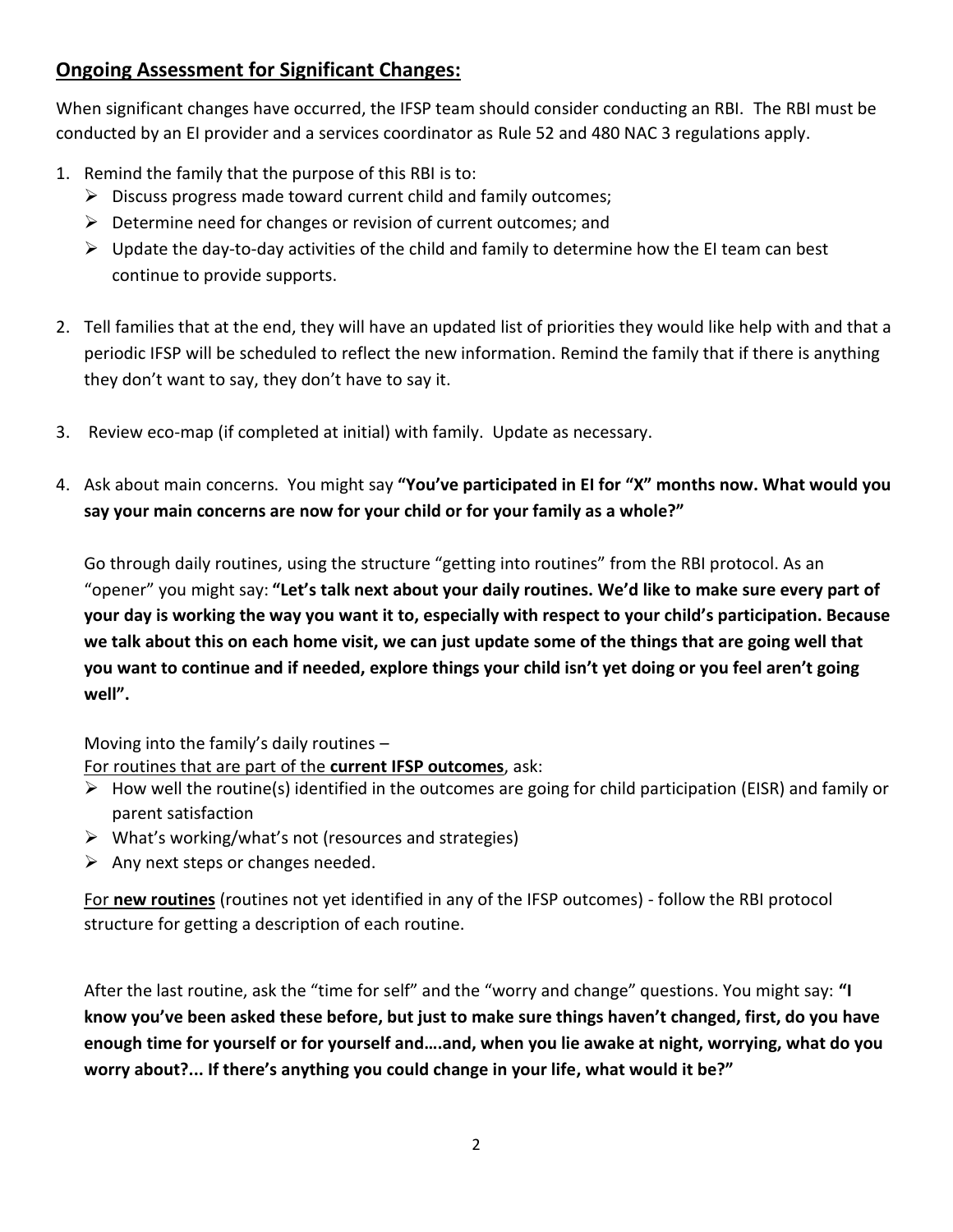Recap as usual, reviewing all "starred" items, which includes current IFSP outcomes the family wants to continue with and new priorities identified during the interview.

On a fresh sheet of paper (or on the Concerns, Resources and Priorities page of the IFSP), ask the family what they would like to work on. Ask the family to prioritize.

5. Thank the parent and explain that the next step is for the services coordinator to schedule a periodic IFSP to reflect the new priorities. The potential for new outcomes, changes in frequency or changes in services will determine who needs to attend. (480 NAC 3-008 and TA Guidebook, pages 13-1 to 14-6).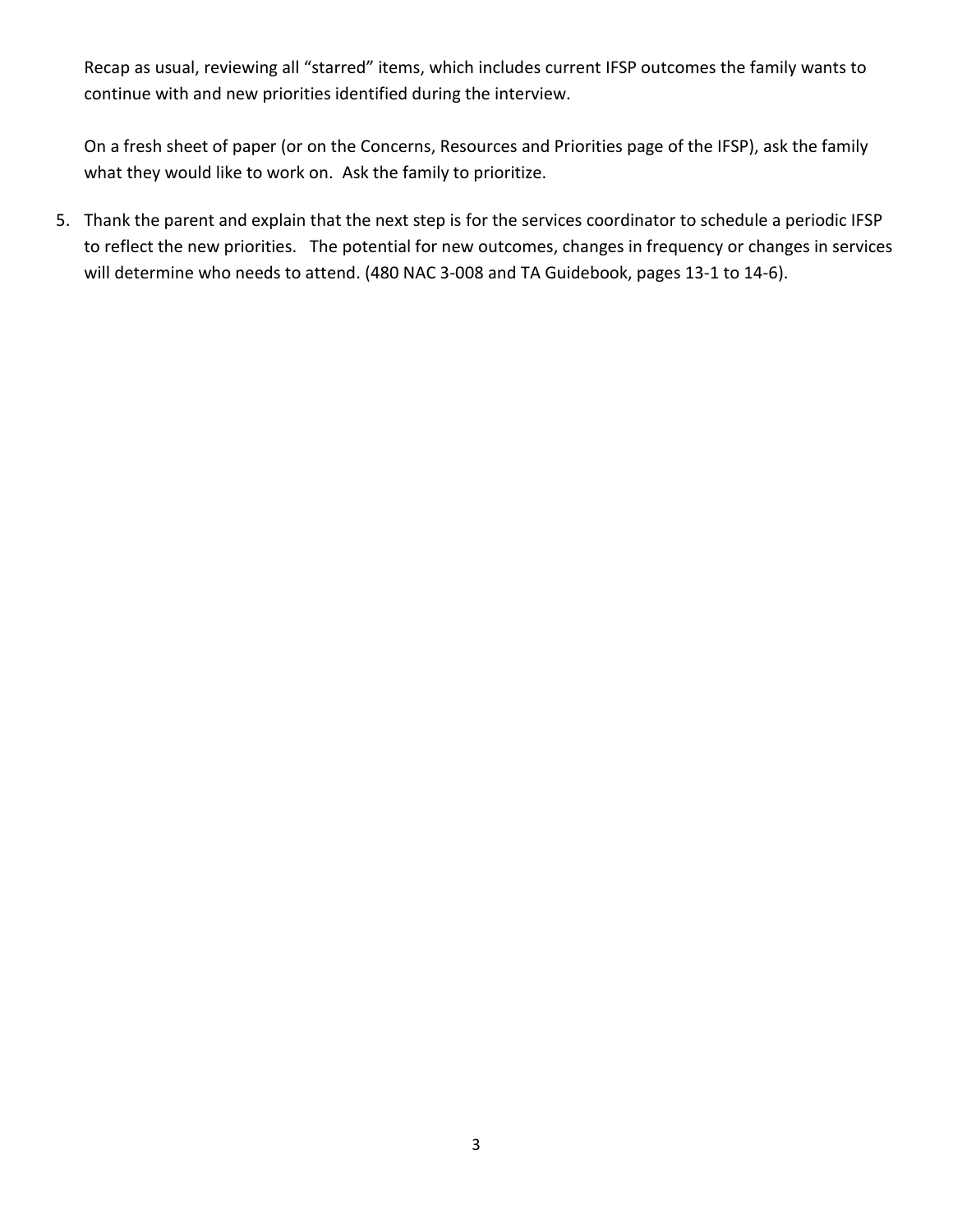## **Ongoing Assessment for No Significant Changes:**

When ongoing EI services are being provided and no significant changes have occurred, the IFSP will be reviewed and updated at regularly scheduled periodic and annual IFSP meetings. At a minimum, when reviewing and updating IFSP's:

*Use an opener such as*: **"We'd like to make sure that each part of your day is working out the way your family wants it to, especially with respect to your child's participation. Because we talk about this on each home visit, let's talk about how things are going with the current routines and the things you want to continue, as well as those things your child isn't doing yet or that aren't going well."**

#### *Review current IFSP outcomes*:

*If a routine(s) has recently been addressed (during ongoing assessment at home visits)* **then** review and ensure accurate documentation on the IFSP about:

- $\triangleright$  How well the routine is going NOW relative to the child's participation, and/or for the family (e.g. can use 1-5 ratings or current outcome measurement).
- $\triangleright$  What's working/what's not (resources and strategies)
- $\triangleright$  Any next steps or changes needed in outcomes, resources, strategies or services.

*If a routine(s) hasn't been recently addressed and/or there is a new concern identified* **then** use the structure "getting into routines" from the RBI protocol to address any new routines. The SHORE could be utilized for this purpose:

[https://www.education.ne.gov/sped/rbi2/home/Satisfaction\\_with\\_Home\\_Routines\\_Evaluation.pdf.](https://www.education.ne.gov/sped/rbi2/home/Satisfaction_with_Home_Routines_Evaluation.pdf) Please note: if using the SHORE, be sure to ask families if there are any times of day not listed that they have concerns about.

#### *If addressing a family outcome(s),*

**then** review and ensure accurate documentation using the individual measurement for each outcome.

*Review and update the ecomap* either as part of reviewing the outcomes or as part of updating the IFSP.

*After the last routine*, if appropriate, ask the "time for self" and "worry and change" questions." Example: **"I know you've been asked these before, but just to make sure things haven't changed, first, when you lie awake at night, worrying, what do you worry about?... If there's anything you could change in your life, what would it be?"**

*Recap* listing of current IFSP outcomes as well as new priorities identified during the updated RBI. *Using the Concerns, Resources and Priorities page* of the IFSP, ask the family what they would like to work on. Ask the family to prioritize.